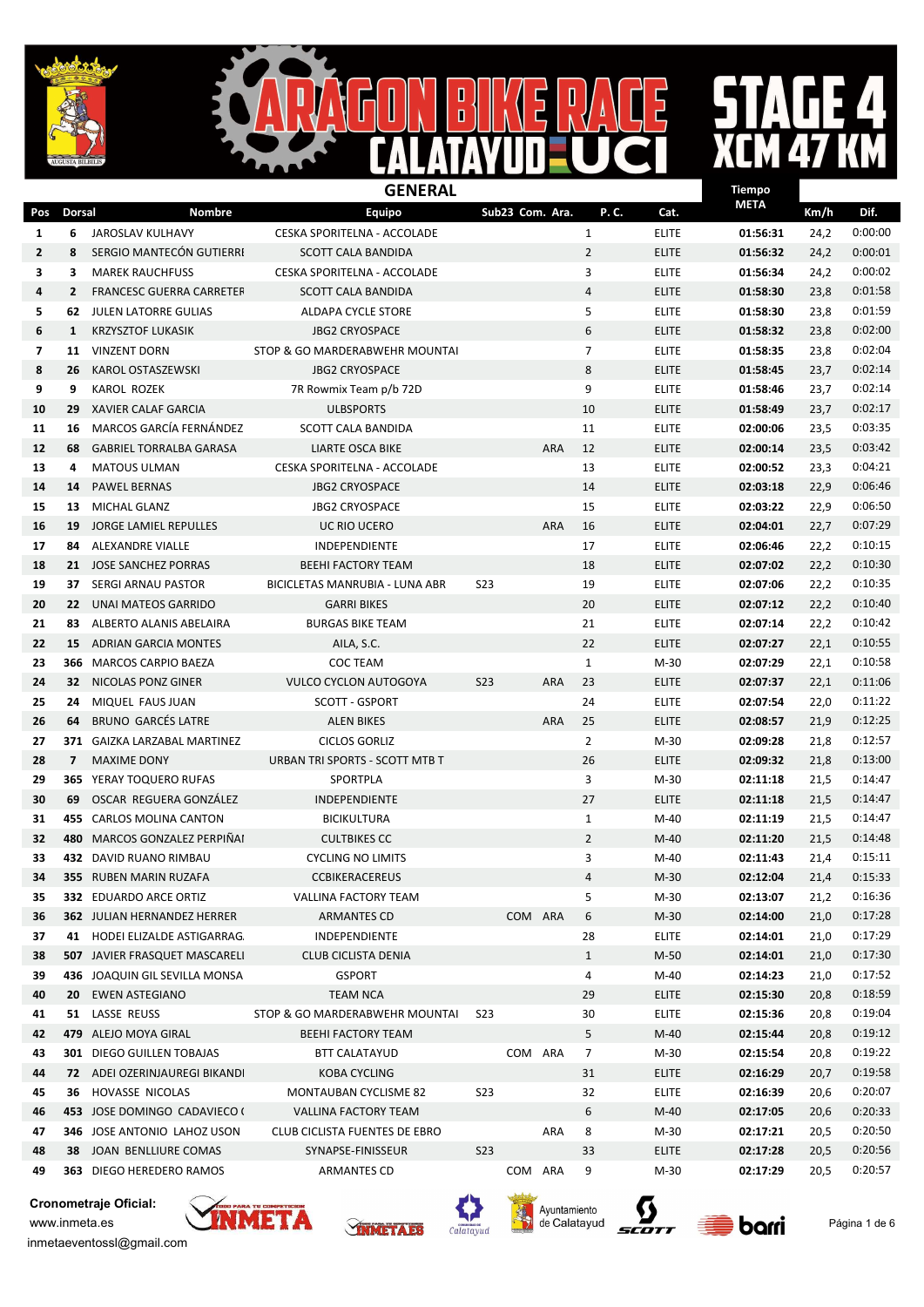$\mathbf{I}$  $\blacksquare$ D

## $\overline{a}$

 $\overline{\mathsf{B}}$ 

|     |               | <b>GENERAL</b>                        |                                       |                 |            |                |                |             |      |         |
|-----|---------------|---------------------------------------|---------------------------------------|-----------------|------------|----------------|----------------|-------------|------|---------|
| Pos | <b>Dorsal</b> | <b>Nombre</b>                         | <b>Equipo</b>                         | Sub23 Com. Ara. |            |                | P.C.<br>Cat.   | <b>META</b> | Km/h | Dif.    |
| 50  |               | 736 JAVIER IZQUIERDO PARDO            | <b>HUMMI BIKES</b>                    |                 |            | $\mathbf{1}$   | PARAJEAS MASC. | 02:17:51    | 20,5 | 0:21:20 |
| 51  |               | 735 SANTIAGO COROMINAS MEJI.          | <b>HUMMI BIKES</b>                    |                 |            | $\overline{2}$ | PARAJEAS MASC. | 02:17:52    | 20,5 | 0:21:20 |
| 52  |               | 617 JOSE ANTONIO VILLAR GÓRRIZ        | <b>CLUB CICLISTA CICLOS RICHI</b>     |                 |            | $\mathbf{1}$   | <b>OPEN</b>    | 02:17:56    | 20,4 | 0:21:24 |
| 53  | 339           | EKAITZ ARRANZ CASADO                  | <b>BASKONIA TREK</b>                  |                 |            | 10             | $M-30$         | 02:18:02    | 20,4 | 0:21:31 |
| 54  | 34            | VICTOR LATORRE BLANCO                 | <b>EPONA BIKE</b>                     | <b>S23</b>      |            | 34             | <b>ELITE</b>   | 02:18:04    | 20,4 | 0:21:32 |
| 55  |               | 44 JORGE LUQUE MORENO                 | EQUIPO A RICLA                        |                 | <b>ARA</b> | 35             | <b>ELITE</b>   | 02:18:11    | 20,4 | 0:21:39 |
| 56  |               | <b>367 ANTONIO CABALLERO ROGAL</b>    | <b>TEAM UVES BIKES</b>                |                 |            | 11             | M-30           | 02:18:26    | 20,4 | 0:21:54 |
| 57  | 61            | <b>PABLO PEREZ</b>                    | <b>BTT CALATAYUD</b>                  | <b>COM</b>      | <b>ARA</b> | 36             | <b>ELITE</b>   | 02:18:32    | 20,4 | 0:22:00 |
| 58  |               | 327 CARLOS RUIZ GOMEZ                 | <b>BTT CALATAYUD</b>                  | COM             | <b>ARA</b> | 12             | $M-30$         | 02:18:32    | 20,4 | 0:22:01 |
| 59  |               | 325 SERGIO DIEZ RUIZ                  | <b>TEAM SINLIMI-T</b>                 |                 |            | 13             | $M-30$         | 02:19:39    | 20,2 | 0:23:07 |
| 60  |               | 717 ADRIAN ALQUEZAR TENA              | <b>EJAROM BIKES</b>                   |                 |            | 3              | PARAJEAS MASC. | 02:20:11    | 20,1 | 0:23:39 |
| 61  |               | 484 GORKA AGUIRREAZALDEGUI Z          | <b>CAMPING ITXASPE</b>                |                 |            | $\overline{7}$ | $M-40$         | 02:20:25    | 20,1 | 0:23:53 |
| 62  |               | 370 SANTIAGO OLIVAN GRACIA            | NOSOLORUEDAS BIKE TEAM, C.D.          |                 | <b>ARA</b> | 14             | $M-30$         | 02:20:30    | 20,1 | 0:23:59 |
| 63  |               | 481 IVAN COTELLA MARTIN               | <b>VULCO CYCLON AUTOGOYA</b>          |                 | <b>ARA</b> | 8              | $M-40$         | 02:20:31    | 20,1 | 0:23:59 |
| 64  |               | 768 JAVIER PINA ELVIRA                | UNION CICLISTA ZARAGOZA               |                 |            | 4              | PARAJEAS MASC. | 02:21:40    | 19,9 | 0:25:08 |
| 65  |               | 767 ALVARO COBOS AGÜERA               | INDEPENDIENTE                         |                 |            | 5              | PARAJEAS MASC. | 02:21:40    | 19,9 | 0:25:09 |
| 66  | 18            | THIBAUT WANTELLET                     | <b>MONTAUBAN CYCLISME 82</b>          |                 |            | 37             | <b>ELITE</b>   | 02:21:55    | 19,9 | 0:25:24 |
| 67  | 740           | <b>BORJA ECHEBARRIA VILLABEIT</b>     | <b>CICLOS GORLIZ</b>                  |                 |            | 6              | PARAJEAS MASC. | 02:21:58    | 19,9 | 0:25:27 |
| 68  |               | 739 ALEXANDER GONZALEZ ROSA           | <b>GARRI BIKES</b>                    |                 |            | $\overline{7}$ | PARAJEAS MASC. | 02:21:59    | 19,9 | 0:25:27 |
| 69  | 770           | GENTIL VARGAS RODRÍGUEZ               | INDEPENDIENTE                         |                 |            | 8              | PARAJEAS MASC. | 02:22:00    | 19,9 | 0:25:28 |
| 70  |               | 774 MARIO GRACIA AGUSTÍN              | UNIÓN CICLISTA ZARAGOZA               |                 |            | 9              | PARAJEAS MASC. | 02:22:10    | 19,8 | 0:25:39 |
| 71  |               | 773 JORGE JURADO GASCON               | UNIÓN CICLISTA ZARAGOZA               |                 |            | 10             | PARAJEAS MASC. | 02:22:11    | 19,8 | 0:25:39 |
| 72  | 63            | RAUL SAHUQUILLO VALLE                 | <b>CC UTIEL</b>                       |                 |            | 38             | <b>ELITE</b>   | 02:22:14    | 19,8 | 0:25:43 |
| 73  |               | <b>521 TONY GALLARDO</b>              | PROBIKE / BIKETRAINING                |                 |            | $\overline{2}$ | $M-50$         | 02:22:59    | 19,7 | 0:26:27 |
| 74  | 483           | MARIANO RODRIGO CASTAÑO               | <b>GASOLS.CANTALEJO HPA BIKES CAB</b> |                 |            | 9              | M-40           | 02:24:12    | 19,6 | 0:27:41 |
| 75  | 39            | <b>HECTOR CEREZUELA MONTE</b>         | CLUB CICLISTA SARIÑENA                |                 | <b>ARA</b> | 39             | <b>ELITE</b>   | 02:24:52    | 19,5 | 0:28:21 |
| 76  |               | <b>724 AITOR LOYARTE BARREROS</b>     | INDEPENDIENTE                         |                 |            | 11             | PARAJEAS MASC. | 02:24:53    | 19,5 | 0:28:21 |
| 77  |               | <b>723 AITOR AZPILICUETA DE MIGUE</b> | <b>INDEPENDIENTE</b>                  |                 |            | 12             | PARAJEAS MASC. | 02:24:55    | 19,5 | 0:28:23 |
| 78  |               | 766 CARLOS SOLANAS IRANZO             | TRANSMONEGRINOS BIKE TEAM EL E        |                 |            | 13             | PARAJEAS MASC. | 02:24:57    | 19,5 | 0:28:25 |
| 79  | 5.            | <b>TOMAS VISNOVSKY</b>                | CESKA SPORITELNA - ACCOLADE           |                 |            | 40             | <b>ELITE</b>   | 02:24:57    | 19,5 | 0:28:26 |
| 80  | 320           | JORDI MIARNAU PINYOL                  | HINACO MONZON                         |                 |            | 15             | $M-30$         | 02:24:58    | 19,5 | 0:28:26 |
| 81  |               | 765 DANIEL LARRAMONA ARCAS            | <b>TRANSMONEGRINOS</b>                |                 |            | 14             | PARAJEAS MASC. | 02:24:59    | 19,5 | 0:28:27 |
| 82  |               | 313 EDUARDO ROY MARCO                 | <b>EQUIPO A RICLA</b>                 |                 | <b>ARA</b> | 16             | $M-30$         | 02:24:59    | 19,4 | 0:28:27 |
| 83  |               | 759 LUIS LÁZARO ALEGRE                | C.C.GRISEN                            |                 |            | 15             | PARAJEAS MASC. | 02:25:20    | 19,4 | 0:28:49 |
| 84  |               | 760 ANGEL LÁZARO PÉREZ                | C.C.GRISEN                            |                 |            | 16             | PARAJEAS MASC. | 02:25:22    | 19,4 | 0:28:50 |
| 85  |               | 43 JAVIER ZORRAQUIN                   | INDEPENDIENTE                         | COM ARA         |            | 41             | <b>ELITE</b>   | 02:25:44    | 19,3 | 0:29:12 |
| 86  |               | 718 JONNY GONZÁLEZ CARRILLO           | <b>BAJÓ ARAGON HISTORICO C.C</b>      |                 |            | 17             | PARAJEAS MASC. | 02:26:55    | 19,2 | 0:30:24 |
| 87  |               | <b>450 EDUARDO MEDINA TORRECILI</b>   | ROLLERBIKE TEAM MONDRAKER             |                 |            | 10             | M-40           | 02:26:57    | 19,2 | 0:30:26 |
| 88  |               | 628 RAMON GASULL                      | <b>CLUB CICLISTA SORT</b>             |                 |            | $\overline{2}$ | <b>OPEN</b>    | 02:26:59    | 19,2 | 0:30:28 |
| 89  |               | 323 DAVID INIGUEZ ILLAN               | CAFÉS CAMALI - TÉCNICA2               |                 |            | 17             | $M-30$         | 02:27:09    | 19,2 | 0:30:38 |
| 90  |               | 345 ROBERTO SANCHEZ GUTIERRE          | <b>DELTA SPORT</b>                    |                 |            | 18             | M-30           | 02:27:13    | 19,2 | 0:30:42 |
| 91  |               | 535 ANTHONY WHITE                     | MT ZOOM (MOUNT ZOOM)                  |                 |            | 3              | $M-50$         | 02:27:15    | 19,2 | 0:30:43 |
| 92  |               | 487 JULIEN GAULANDEAU                 | XC63                                  |                 |            | 11             | M-40           | 02:27:17    | 19,1 | 0:30:46 |
| 93  |               | 511 EDUARD MORCILLO LOPEZ             | <b>CLUB CICLISTA SORT</b>             |                 |            | 4              | $M-50$         | 02:27:19    | 19,1 | 0:30:47 |
| 94  |               | 462 RICHARD DE JUAN NAVAZO            | CICLOS MARTÍN CLUB CICLISTA           |                 |            | 12             | M-40           | 02:27:22    | 19,1 | 0:30:50 |
| 95  | 55            | DAVID OLIVAS GARCÍA                   | INDEPENDIENTE                         |                 | <b>ARA</b> | 42             | <b>ELITE</b>   | 02:27:28    | 19,1 | 0:30:56 |
| 96  | 430           | MIGUEL ÁNGEL SERRANO RUI.             | <b>TRIBIKES</b>                       |                 |            | 13             | $M-40$         | 02:27:34    | 19,1 | 0:31:03 |
| 97  | 30            | <b>FEDERICO MANDELLI</b>              | PIRAZ COACHING ACADEMY MTB TEA        |                 |            | 43             | ELITE          | 02:27:45    | 19,1 | 0:31:13 |
| 98  |               | 533 JUAN MANUEL DIAZ BARRAGA          | <b>ATTITUDE BIKES</b>                 |                 |            | 5              | M-50           | 02:27:46    | 19,1 | 0:31:15 |









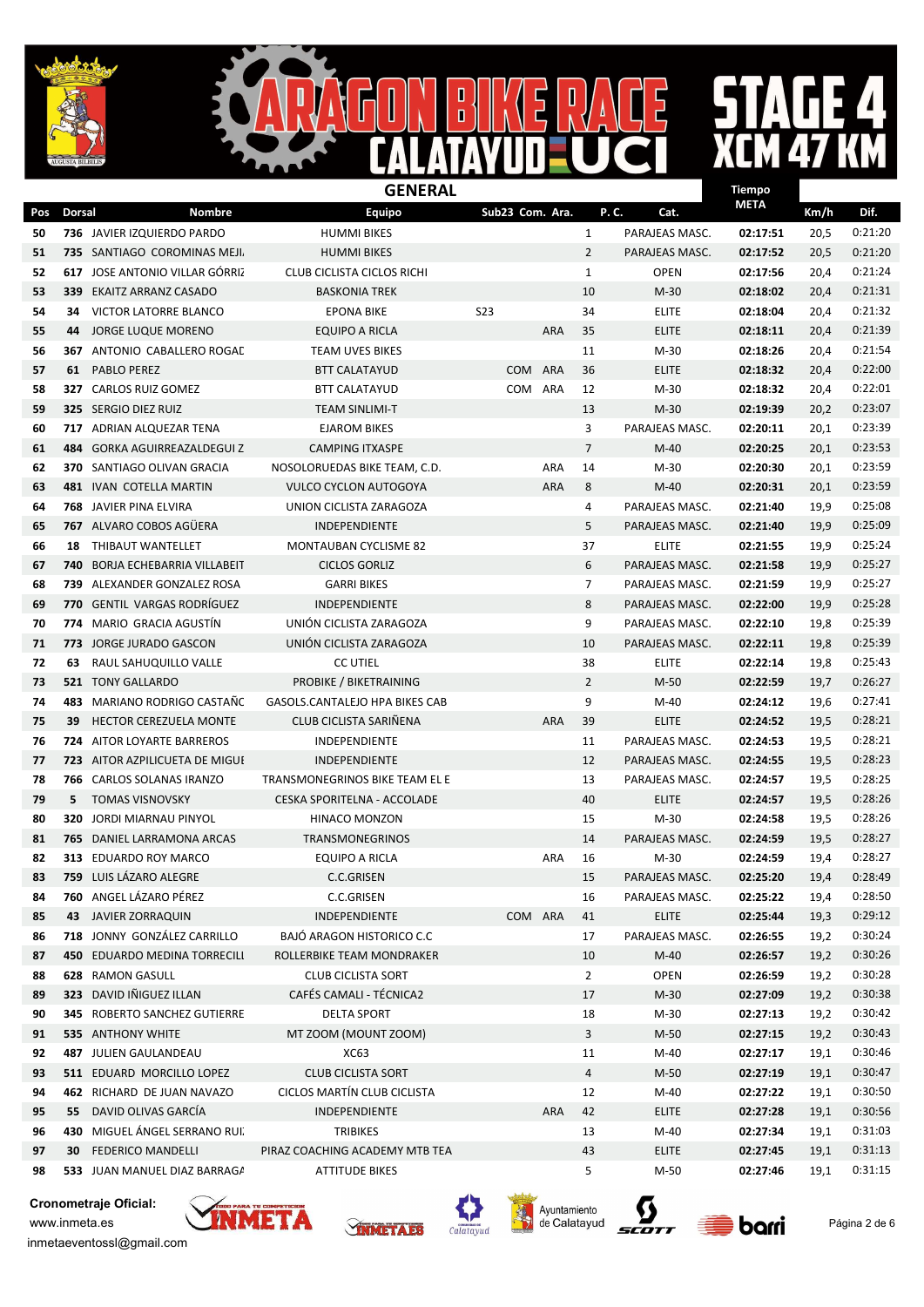$\mathbf{I}$ D  $\overline{\mathbf{D}}$ 

# E 4  $\overline{\mathbf{A}}$

 $\overline{\mathsf{B}}$ 

|     | <b>GENERAL</b><br><b>Tiempo</b> |                                   |                                 |                 |            |                |                  |             |      |         |
|-----|---------------------------------|-----------------------------------|---------------------------------|-----------------|------------|----------------|------------------|-------------|------|---------|
| Pos | <b>Dorsal</b>                   | Nombre                            | <b>Equipo</b>                   | Sub23 Com. Ara. |            | P.C.           | Cat.             | <b>META</b> | Km/h | Dif.    |
| 99  |                                 | 409 DAVID LAZARO BRAVO            | <b>GOBIK FACTORY TEAM</b>       |                 | <b>ARA</b> | 14             | $M-40$           | 02:28:16    | 19,0 | 0:31:44 |
| 100 |                                 | 527 JAVIER PUENTE PÉREZ           | <b>TUNING HOMOLOGACIONES</b>    |                 |            | 6              | $M-50$           | 02:28:19    | 19,0 | 0:31:47 |
| 101 | 425                             | MARCAL TARRAGONA BORNA            | <b>HINACO MONZON</b>            |                 |            | 15             | $M-40$           | 02:28:20    | 19,0 | 0:31:48 |
| 102 | 526                             | <b>VENANCIO NAVARRO REMACI</b>    | <b>ARMANTES CD</b>              | <b>COM</b>      | <b>ARA</b> | $\overline{7}$ | $M-50$           | 02:28:22    | 19,0 | 0:31:51 |
| 103 |                                 | 423 EDUARDO LAORDEN BAYONES       | EQUIPO A RICLA                  |                 | <b>ARA</b> | 16             | M-40             | 02:28:30    | 19,0 | 0:31:59 |
| 104 | 349                             | ADRIÁN MARSAL BAYDAL              | <b>CC BENISSA</b>               |                 |            | 19             | $M-30$           | 02:29:29    | 18,9 | 0:32:58 |
| 105 |                                 | <b>350 CORNEL HIRTOAGA</b>        | CLUB CICLISTA BILBILITANO       | COM             | ARA        | 20             | M-30             | 02:29:30    | 18,9 | 0:32:58 |
| 106 |                                 | <b>627 NARCIS TORROELLA CAMÓS</b> | <b>CROMOLY</b>                  |                 |            | 3              | <b>OPEN</b>      | 02:29:30    | 18,9 | 0:32:58 |
| 107 |                                 | 485 TOMÁS GARCÍA MARTÍNEZ         | LOS MATORRIZOS BUSTILLO         |                 |            | 17             | M-40             | 02:29:33    | 18,9 | 0:33:01 |
| 108 |                                 | 330 JOSEP MORROS                  | <b>CC TARREGA</b>               |                 |            | 21             | $M-30$           | 02:29:35    | 18,9 | 0:33:03 |
| 109 |                                 | 505 JOSÉ SÁNCHEZ GORMAZ           | <b>ARMANTES CD</b>              | COM ARA         |            | 8              | M-50             | 02:30:14    | 18,8 | 0:33:42 |
| 110 |                                 | 713 DANIEL BECERRIL GIMENO        | <b>CLUB DEPORTIVO ARMANTES</b>  |                 |            | 18             | PARAJEAS MASC.   | 02:30:26    | 18,7 | 0:33:55 |
| 111 |                                 | 714 KIKO BURGOS PELEGRINA         | TRIATLÓN EUROPA                 |                 |            | 19             | PARAJEAS MASC.   | 02:30:26    | 18,7 | 0:33:55 |
| 112 |                                 | 333 DAVID RUIZ MATA               | <b>VALLINA FACTORY TEAM</b>     |                 |            | 22             | $M-30$           | 02:30:46    | 18,7 | 0:34:15 |
| 113 |                                 | 317 ESTEFAN DOSAL GARCIA          | <b>VALLINA FACTORY TEAM</b>     |                 |            | 23             | $M-30$           | 02:30:46    | 18,7 | 0:34:15 |
| 114 | 315                             | JORGE PEREZ TIRADO                | <b>CLUB CICLISTA ALHAMA</b>     | <b>COM</b>      | ARA        | 24             | $M-30$           | 02:30:48    | 18,7 | 0:34:16 |
| 115 | 77                              | ROQUE GARCIA SARRATE              | <b>INDEPENDIENTE</b>            | COM ARA         |            | 44             | <b>ELITE</b>     | 02:31:21    | 18,6 | 0:34:49 |
| 116 | 335                             | MIKEL TENA DAVILA                 | <b>INDEPENDIENTE</b>            |                 |            | 25             | $M-30$           | 02:32:12    | 18,5 | 0:35:40 |
| 117 |                                 | 631 PABLO REDIN ARBE              | <b>KEA KIROL TALDEA</b>         |                 |            | 4              | <b>OPEN</b>      | 02:32:13    | 18,5 | 0:35:42 |
| 118 | 65                              | HECTOR GARZA GIL                  | <b>EQUIPO A RICLA</b>           |                 | <b>ARA</b> | 45             | <b>ELITE</b>     | 02:32:15    | 18,5 | 0:35:43 |
| 119 | 729                             | MIKEL CARRETERO BELDARRA          | C.C. MTB LOBOS ZARAGOZA         |                 |            | 20             | PARAJEAS MASC.   | 02:32:17    | 18,5 | 0:35:46 |
| 120 | 730                             | FERNANDO MURILLO VALERO           | CLUB CICLISTA MTB LOBOS ZARAGO  |                 |            | 21             | PARAJEAS MASC.   | 02:32:17    | 18,5 | 0:35:46 |
| 121 |                                 | 433 RAUL ARRAIZA TENA             | CICLOS MARTIN CLUB CICLISTA     |                 |            | 18             | M-40             | 02:32:24    | 18,5 | 0:35:53 |
| 122 |                                 | 52 JOSE EDUARDO SANTANDER Z       | <b>VALLINA FACTORY TEAM</b>     |                 |            | 46             | <b>ELITE</b>     | 02:32:47    | 18,5 | 0:36:16 |
| 123 | 513                             | JOSEBA ARRILLAGA POBLACIO         | <b>BIKEZONA EKUON MONDRAKER</b> |                 |            | 9              | $M-50$           | 02:33:18    | 18,4 | 0:36:46 |
| 124 | 316                             | ALEJANDRO LORES LINARES           | <b>CC FUENTES DE EBRO</b>       |                 | <b>ARA</b> | 26             | $M-30$           | 02:33:28    | 18,4 | 0:36:56 |
| 125 |                                 | 304 MARIO LÁZARO SANTA EULAL      | <b>ARMANTES CD</b>              | COM             | ARA        | 27             | $M-30$           | 02:33:28    | 18,4 | 0:36:57 |
| 126 |                                 | <b>602 FRANCISCO MARTI ALLES</b>  | <b>INDEPENDIENTE</b>            |                 |            | 5              | <b>OPEN</b>      | 02:33:45    | 18,3 | 0:37:13 |
| 127 |                                 | 361 ADRIAN ÁLVAREZ ARDURA         | ATALAYA                         |                 |            | 28             | $M-30$           | 02:33:51    | 18,3 | 0:37:19 |
| 128 |                                 | 755 JOSE ANTONIO ALONSO ABAI      | DESAFÍO URBIÓN                  |                 |            | 22             | PARAJEAS MASC.   | 02:33:54    | 18,3 | 0:37:23 |
| 129 |                                 | 756 SANTIAGO HERRERO RIOJA        | <b>EPONA BIKE</b>               |                 |            | 23             | PARAJEAS MASC.   | 02:33:54    | 18,3 | 0:37:23 |
| 130 |                                 | 422 JONAS GÓMEZ ROMERO            | <b>FABREGUES</b>                |                 |            | 19             | $M-40$           | 02:34:04    | 18,3 | 0:37:33 |
| 131 |                                 | 201 LEJLA TANOVIC                 | <b>KBB PULS</b>                 |                 |            | $\mathbf{1}$   | <b>ELITE FEM</b> | 02:35:35    | 18,1 | 0:39:03 |
| 132 |                                 | 322 JAVIER BARTOLOMÉ FERNÁNE      | <b>VALLINA FACTORY TEAM</b>     |                 |            | 29             | $M-30$           | 02:35:45    | 18,1 | 0:39:13 |
| 133 |                                 | 772 ALBERTO YUNTA AVILA           | <b>FLYZ BIKES STORE</b>         |                 |            | 24             | PARAJEAS MASC.   | 02:35:45    | 18,1 | 0:39:13 |
| 134 |                                 | 42 JAVIER FRANCIA MIÑANA          | <b>ARMANTES CD</b>              | COM ARA         |            | 47             | <b>ELITE</b>     | 02:35:46    | 18,1 | 0:39:14 |
| 135 | 45                              | RAUL ORTIZ GOYENECHEA             | VALLINA FACTORY TEAM            |                 |            | 48             | <b>ELITE</b>     | 02:35:49    | 18,1 | 0:39:18 |
| 136 |                                 | 46 JORGE MARSOL SANZ              | CLUB CICLISTA ALHAMA            | COM ARA         |            | 49             | ELITE            | 02:35:50    | 18,1 | 0:39:18 |
| 137 |                                 | 351 DAVID SAHUQUILLO VALLE        | <b>CC UTIEL</b>                 |                 |            | 30             | $M-30$           | 02:35:51    | 18,1 | 0:39:19 |
| 138 |                                 | 474 JUAN FCO. MARTINEZ MARTIN     | UNIÓN CICLISTA ZARAGOZA         |                 | ARA        | 20             | M-40             | 02:35:58    | 18,1 | 0:39:26 |
| 139 |                                 | 512 JOSÉ ANTONIO HORCAJADA LI     | OPEN NATURA                     |                 |            | 10             | M-50             | 02:36:02    | 18,1 | 0:39:31 |
| 140 |                                 | 35 DANIEL MURILLO RUIZ            | <b>EPONA BIKE</b>               |                 |            | 50             | <b>ELITE</b>     | 02:36:02    | 18,1 | 0:39:31 |
| 141 |                                 | 305 SERGIO TREJO GARCÍA           | <b>NUBE TEAM</b>                |                 |            | 31             | $M-30$           | 02:36:06    | 18,1 | 0:39:35 |
| 142 |                                 | 771 DANIEL VACAS DE LA PEÑA       | <b>FLYZ BIKES STORE</b>         |                 |            | 25             | PARAJEAS MASC.   | 02:36:25    | 18,0 | 0:39:53 |
| 143 |                                 | 352 JAVIER GASCON FRAGA           | C.C.CALANDA                     |                 | ARA        | 32             | $M-30$           | 02:37:33    | 17,9 | 0:41:01 |
| 144 |                                 | 415 TOMÁS GÓMEZ FERNÁNDEZ         | <b>FLYZ BIKES STORE</b>         |                 |            | 21             | $M-40$           | 02:37:38    | 17,9 | 0:41:06 |
| 145 |                                 | 442 LUIS BAQUER SIPIERA           | C. C. EL MOLINO DE VALDESPARTE  |                 | ARA        | 22             | M-40             | 02:37:40    | 17,9 | 0:41:08 |
| 146 |                                 | 466 RUBÉN PEÑARANDA ESTEBAN       | INDEPENDIENTE                   |                 |            | 23             | $M-40$           | 02:37:50    | 17,9 | 0:41:18 |
| 147 |                                 | 515 JAVIER GORMAZ GARCÍA          | ARMANTES CD                     | COM ARA         |            | 11             | $M-50$           | 02:37:51    | 17,9 | 0:41:20 |









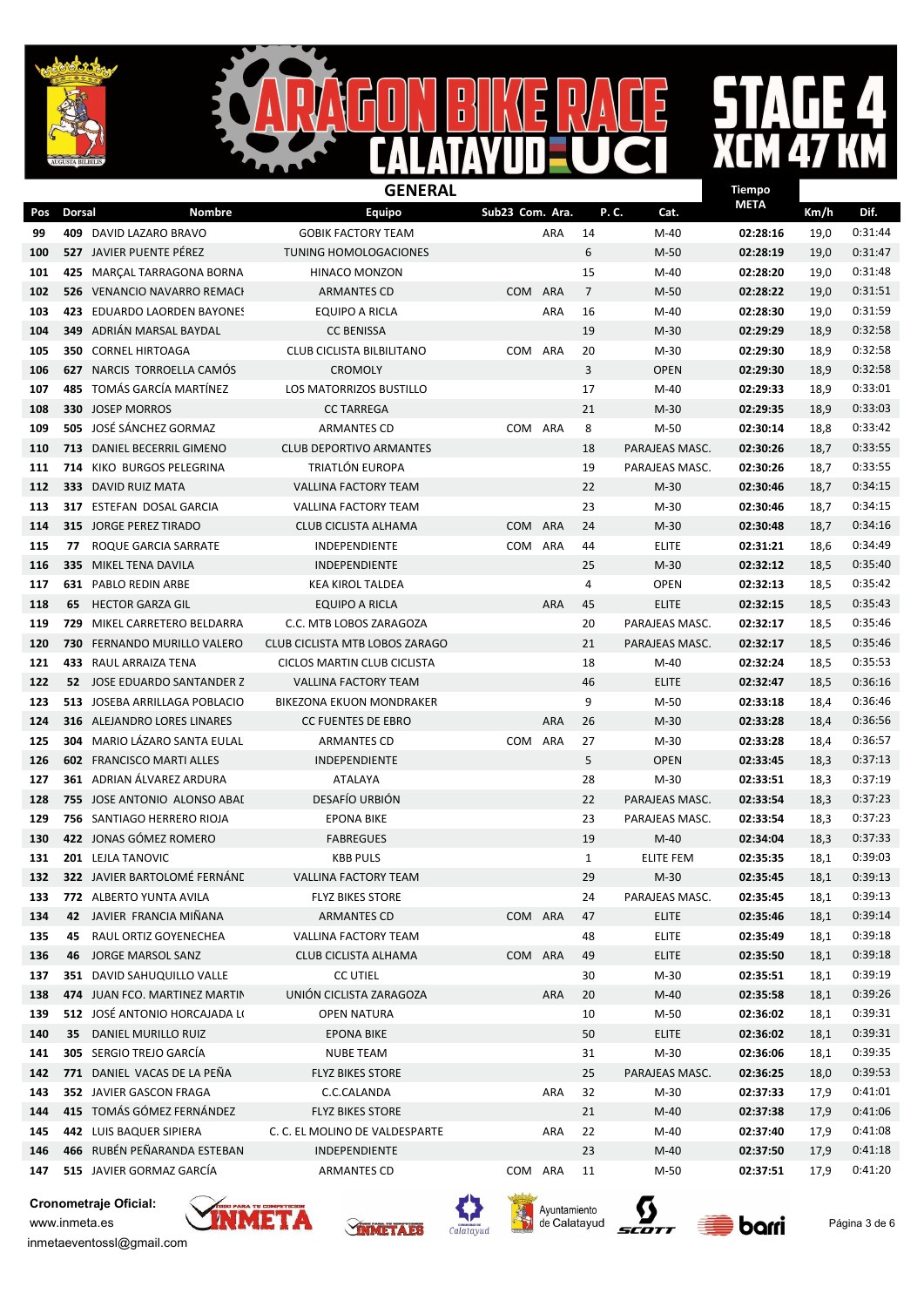

## $\boldsymbol{\Lambda}$

|     |               | <b>GENERAL</b><br>Tiempo        |                                     |                 |                |                  |             |      |         |
|-----|---------------|---------------------------------|-------------------------------------|-----------------|----------------|------------------|-------------|------|---------|
| Pos | <b>Dorsal</b> | Nombre                          | <b>Equipo</b>                       | Sub23 Com. Ara. |                | P.C.<br>Cat.     | <b>META</b> | Km/h | Dif.    |
| 148 |               | 336 SERGIO BLANCO GALBARRA      | CICLOS MARTÍN CLUB CICLISTA         |                 | 33             | $M-30$           | 02:38:52    | 17,8 | 0:42:20 |
| 149 |               | 715 DANIEL BARCELO FRANCÉS      | CLUB CICLISTA CAMP DE MIRRA         |                 | 26             | PARAJEAS MASC.   | 02:39:49    | 17,6 | 0:43:18 |
| 150 | 716           | OSCAR PINA TÁRREGA              | CLUB CICLISTA CAMP DE MIRRA         |                 | 27             | PARAJEAS MASC.   | 02:39:50    | 17,6 | 0:43:18 |
| 151 | 434           | <b>DAVID CARRILLO</b>           | <b>CLUB CICLISTA SORT</b>           |                 | 24             | $M-40$           | 02:40:02    | 17,6 | 0:43:31 |
| 152 | 420           | ALVARO BERNAL                   | <b>INDEPENDIENTE</b>                |                 | 25             | M-40             | 02:40:12    | 17,6 | 0:43:41 |
| 153 | 404           | <b>FELIPE MACHO LLORENTE</b>    | <b>GARRI BIKES</b>                  |                 | 26             | $M-40$           | 02:40:52    | 17,5 | 0:44:20 |
| 154 |               | <b>459 JAVIER MAYOR PEREZ</b>   | <b>FASTER WEAR TEAM C.D</b>         |                 | 27             | $M-40$           | 02:40:54    | 17,5 | 0:44:22 |
| 155 |               | 71 OIER LASAGABASTER PARRILL    | <b>INDEPENDIENTE</b>                |                 | 51             | <b>ELITE</b>     | 02:40:56    | 17,5 | 0:44:25 |
| 156 |               | 471 HÉCTOR LOMERO CONTINENT     | <b>QUINTO RACING TEAM</b>           | ARA             | 28             | M-40             | 02:40:56    | 17,5 | 0:44:25 |
| 157 | 59            | KEVIN LACOSTA GIL               | <b>ALEN BIKES</b>                   | <b>ARA</b>      | 52             | <b>ELITE</b>     | 02:40:57    | 17,5 | 0:44:25 |
| 158 | 458           | DAVID SALVADOR HENNEGUE         | <b>BIKESPORT CHIVA</b>              |                 | 29             | M-40             | 02:41:01    | 17,5 | 0:44:29 |
| 159 |               | 473 SERGIO TORRECILLA GONZALE   | <b>CHAMPAN O CUNETA TEAM</b>        |                 | 30             | $M-40$           | 02:41:10    | 17,5 | 0:44:38 |
| 160 |               | 732 ALBERTO TUDERO GUTIERREZ    | TRI INFINITY MOSTOLES               |                 | 28             | PARAJEAS MASC.   | 02:41:59    | 17,4 | 0:45:28 |
| 161 |               | 731 ROBERTO CHAMIZO NARANJO     | TRI INFINITY MOSTOLES               |                 | 29             | PARAJEAS MASC.   | 02:42:01    | 17,4 | 0:45:29 |
| 162 | 324           | KEVIN FICHEUX LÓPEZ DE ALD      | TRANSMONEGRINOS BIKE TEAM EL E      | ARA             | 34             | $M-30$           | 02:42:01    | 17,4 | 0:45:29 |
| 163 | 524           | BERNARDO ZOZAYA LIZASOAII       | <b>TXIRRINTA BIKES</b>              |                 | 12             | $M-50$           | 02:42:07    | 17,4 | 0:45:35 |
| 164 |               | 501 LUIS EMBID GUTIÉRREZ        | EQUIPO A RICLA                      | ARA             | 13             | M-50             | 02:42:42    | 17,3 | 0:46:10 |
| 165 |               | 53 LUIS EMBID                   | <b>EQUIPO A RICLA</b>               | ARA             | 53             | <b>ELITE</b>     | 02:42:42    | 17,3 | 0:46:11 |
| 166 | 67            | ARTURO MAMPEL MARTIN            | CLUB CICLISTA DE TAUSTE             | ARA             | 54             | <b>ELITE</b>     | 02:42:53    | 17,3 | 0:46:21 |
| 167 |               | 202 EVA ELBAILE PERIZ           | <b>VULCO CYCLON AUTOGOYA</b>        | <b>ARA</b>      | $\overline{2}$ | <b>ELITE FEM</b> | 02:42:54    | 17,3 | 0:46:23 |
| 168 | 80            | JAVIER MINGUEZ CESTERO          | <b>VULCO CYCLON AUTOGOYA</b>        | ARA             | 55             | <b>ELITE</b>     | 02:42:54    | 17,3 | 0:46:23 |
| 169 | 408           | ANDRES FREGA MONTI              | <b>ARMANTES CD</b>                  | <b>ARA</b>      | 31             | $M-40$           | 02:43:12    | 17,3 | 0:46:40 |
| 170 | 468           | JOSÉ RAMÓN MARTINEZ ROT         | <b>QUINTO RACING TEAM</b>           | ARA             | 32             | M-40             | 02:43:42    | 17,2 | 0:47:10 |
| 171 |               | 734 VÍCTOR LÁZARO CEBRIÁN       | C.C. SANTA EULALIA                  |                 | 30             | PARAJEAS MASC.   | 02:43:42    | 17,2 | 0:47:11 |
| 172 | 733           | RICARDO CORBERÁN CORBER         | <b>BIKE SPORT CHIVA</b>             |                 | 31             | PARAJEAS MASC.   | 02:43:42    | 17,2 | 0:47:11 |
| 173 |               | 331 ALEXIS FERNANDEZ VALLE      | INDEPENDIENTE                       | <b>ARA</b>      | 35             | $M-30$           | 02:43:54    | 17,2 | 0:47:22 |
| 174 | 340           | CRISTIAN REY MARTINEZ           | <b>CCANDORRA</b>                    | ARA             | 36             | $M-30$           | 02:43:54    | 17,2 | 0:47:23 |
| 175 | 48            | DAVID ALONSO ABAD               | <b>DURUELO BIKE</b>                 | <b>S23</b>      | 56             | <b>ELITE</b>     | 02:43:58    | 17,2 | 0:47:26 |
| 176 | 745           | URKO GASTESI MONEO              | <b>INDEPENDIENTE</b>                |                 | 32             | PARAJEAS MASC.   | 02:44:01    | 17,2 | 0:47:29 |
| 177 | 746           | IBON RUIZ DE ALDA MARTÍNE.      | <b>VIBIKE</b>                       |                 | 33             | PARAJEAS MASC.   | 02:44:01    | 17,2 | 0:47:30 |
| 178 | 469           | JOSÉ LUIS GRACIA NAVALLAS       | <b>QUINTO RACING TEAM</b>           | ARA             | 33             | M-40             | 02:44:06    | 17,2 | 0:47:34 |
| 179 |               | 343 GERMÁN GRACIA GIMÉNEZ       | <b>CLUB CICLISTA TAUSTE</b>         | <b>ARA</b>      | 37             | $M-30$           | 02:47:02    | 16,9 | 0:50:31 |
| 180 |               | 204 ANA MARIA IVANOV            | <b>VULCO CYCLON AUTOGOYA</b>        | <b>ARA</b>      | 3              | <b>ELITE FEM</b> | 02:47:09    | 16,9 | 0:50:38 |
| 181 |               | 33 ANDRES SISO CLEMENTE         | <b>VULCO CYCLON AUTOGOYA</b>        | <b>ARA</b>      | 57             | <b>ELITE</b>     | 02:47:10    | 16,9 | 0:50:38 |
| 182 |               | 472 JESÚS DEL RÍO SANZ          | C.C. UNIVERSOBIKE                   | ARA             | 34             | M-40             | 02:47:10    | 16,9 | 0:50:38 |
| 183 | 49            | DARIO MARTÍN SÁNCHEZ            | <b>CLUB CICLISTA MONREAL</b>        | ARA             | 58             | <b>ELITE</b>     | 02:47:10    | 16,9 | 0:50:39 |
| 184 |               | 456 RUBÉN GONZÁLEZ MUÑOZ        | <b>BICICLISTAS&amp; DOMINGUEROS</b> |                 | 35             | $M-40$           | 02:47:12    | 16,9 | 0:50:41 |
| 185 |               | 753 JAVIER RUIZ MORA            | <b>CC PONTE OTRA</b>                |                 | 34             | PARAJEAS MASC.   | 02:47:12    | 16,9 | 0:50:41 |
| 186 |               | 754 EDUARDO GÓMEZ TORRE         | CC LOS ALCÁZARES                    |                 | 35             | PARAJEAS MASC.   | 02:47:13    | 16,9 | 0:50:41 |
| 187 |               | <b>605 SIMON LOUIGHLIN</b>      | INDEPENDIENTE                       |                 | 6              | <b>OPEN</b>      | 02:47:14    | 16,9 | 0:50:43 |
| 188 |               | <b>78 VÍCTOR GONZÁLEZ GENDE</b> | MONTENEME CALVO MARATHON TEAM       |                 | 59             | <b>ELITE</b>     | 02:47:31    | 16,8 | 0:51:00 |
| 189 |               | 454 IGNACIO JUEZ GARCIA         | INDEPENDIENTE                       |                 | 36             | M-40             | 02:47:33    | 16,8 | 0:51:01 |
| 190 |               | 737 OIHAN CUESTA ZUBILLAGA      | INDEPENDIENTE                       |                 | 36             | PARAJEAS MASC.   | 02:47:36    | 16,8 | 0:51:05 |
| 191 |               | 738 ENDIKA JAUREGUI GONZALEZ    | INDEPENDIENTE                       |                 | 37             | PARAJEAS MASC.   | 02:47:39    | 16,8 | 0:51:08 |
| 192 |               | 435 LUCAS DORES AGUILERA        | <b>FABREGUES</b>                    |                 | 37             | $M-40$           | 02:48:09    | 16,8 | 0:51:38 |
| 193 |               | 722 DAVID AMADOR LOPEZ MENE     | CLUB CICLISTA LANGREO               |                 | 38             | PARAJEAS MASC.   | 02:48:14    | 16,8 | 0:51:43 |
| 194 |               | 721 AITOR ARCOITZA ARRANZ       | CLUB CICLISTA LANGREO               |                 | 39             | PARAJEAS MASC.   | 02:48:15    | 16,8 | 0:51:43 |
| 195 |               | <b>326 HECTOR SOROLLA SERES</b> | C.C.FRAGA                           | ARA             | 38             | M-30             | 02:48:15    | 16,8 | 0:51:43 |
| 196 |               | 79 ALBERTO SIMÓN BOSQUE         | ZUFARIENSE, C.C                     | ARA             | 60             | <b>ELITE</b>     | 02:48:19    | 16,8 | 0:51:48 |

Cronometraje Oficial:











inmetaeventossl@gmail.com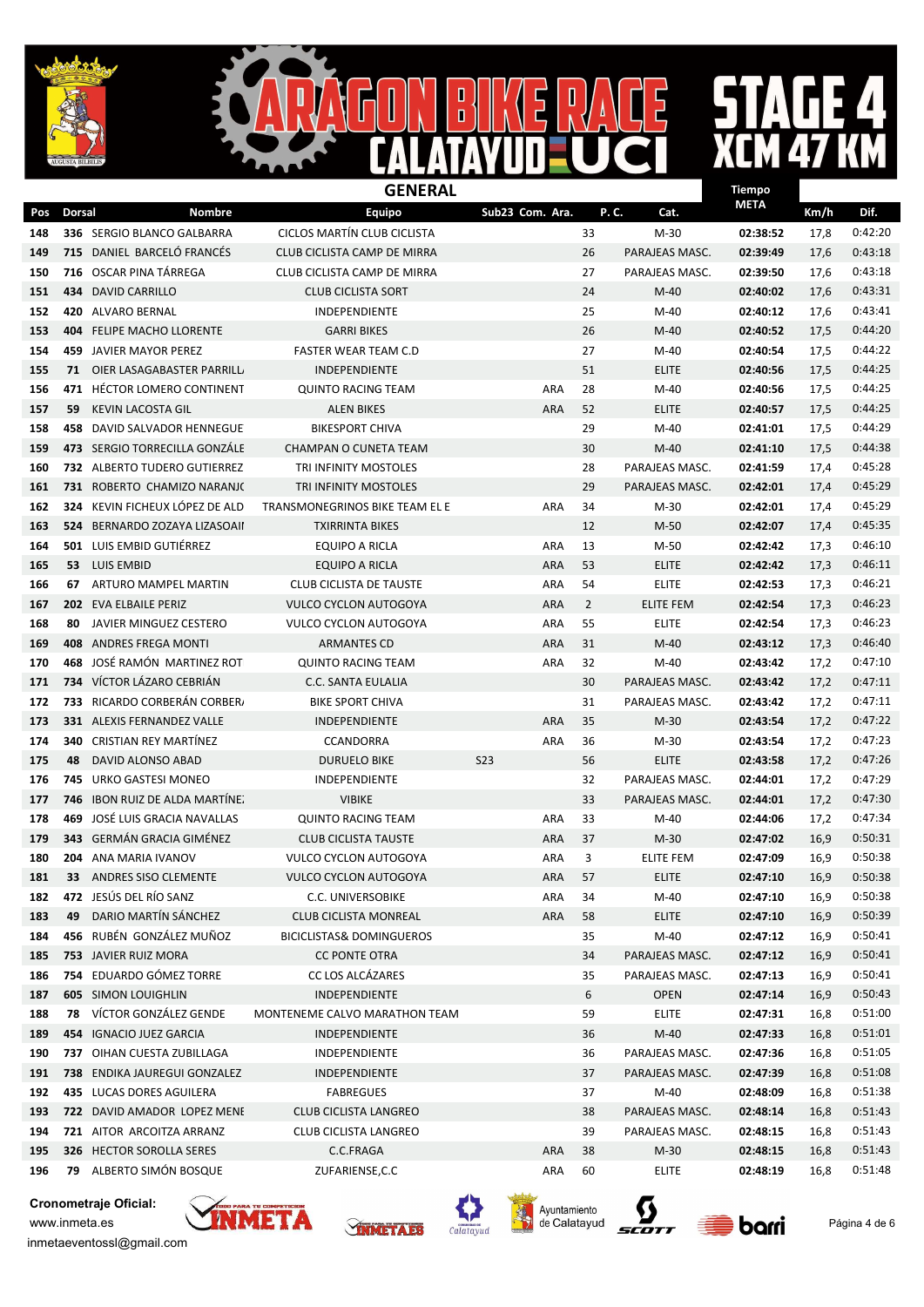$\mathbf{I}$  $\blacksquare$ D

## E  $\boldsymbol{\mathcal{A}}$

 $\overline{\mathsf{B}}$ 

|     | <b>GENERAL</b> |                                     |                               |                 |                |                  |             |      |         |
|-----|----------------|-------------------------------------|-------------------------------|-----------------|----------------|------------------|-------------|------|---------|
| Pos | <b>Dorsal</b>  | Nombre                              | <b>Equipo</b>                 | Sub23 Com. Ara. |                | P.C.<br>Cat.     | <b>META</b> | Km/h | Dif.    |
| 197 |                | 518 MIGUEL ANGEL CHICO DEL RÍO      | <b>MAS BICI</b>               |                 | 14             | $M-50$           | 02:48:20    | 16,8 | 0:51:48 |
| 198 | 603            | ÓSCAR BARTOLOMÉ LAFUENT             | <b>T3 TEAM</b>                |                 | $\overline{7}$ | <b>OPEN</b>      | 02:48:23    | 16,7 | 0:51:52 |
| 199 |                | 629 HECTOR LAVIÑA LAFUENTE          | MRT CYCLING CLUB MALGRAT      |                 | 8              | <b>OPEN</b>      | 02:48:23    | 16,7 | 0:51:52 |
| 200 |                | 719 ROBERT ALUJAS ROVIRA            | <b>INDEPENDIENTE</b>          |                 | 40             | PARAJEAS MASC.   | 02:50:32    | 16,5 | 0:54:01 |
| 201 |                | 720 SERGI GONZALEZ VENTURA          | <b>MEGABICI</b>               |                 | 41             | PARAJEAS MASC.   | 02:50:32    | 16,5 | 0:54:01 |
| 202 |                | 488 JAVIER CAPILLA SANCHEZ          |                               |                 | 38             | $M-40$           | 02:50:33    | 16,5 | 0:54:02 |
| 203 |                | <b>701 MIGUEL CARABEL MARTIN</b>    | INDEPENDIENTE                 |                 | 42             | PARAJEAS MASC.   | 02:50:36    | 16,5 | 0:54:05 |
| 204 |                | 702 ALFONSO CARABEL VÁZQUEZ         | <b>INDEPENDIENTE</b>          |                 | 43             | PARAJEAS MASC.   | 02:50:37    | 16,5 | 0:54:05 |
| 205 |                | 205 HELENA ISANTA PARADIS           | <b>MESBIKE &amp;FES-TUGA</b>  |                 | 4              | <b>ELITE FEM</b> | 02:50:41    | 16,5 | 0:54:09 |
| 206 |                | 476 CRISTOBAL BOSCH SALORD          | INDEPENDIENTE                 |                 | 39             | $M-40$           | 02:51:05    | 16,5 | 0:54:34 |
| 207 |                | 477 SAMUEL SÁNCHEZ MARTINEZ         | INDEPENDIENTE                 |                 | 40             | $M-40$           | 02:51:06    | 16,5 | 0:54:34 |
| 208 |                | <b>368 JORGE ARANA DE LA TORRE</b>  | <b>SCBIKERS CLUB CICLISTA</b> |                 | 39             | $M-30$           | 02:52:28    | 16,4 | 0:55:56 |
| 209 |                | <b>712</b> JAVIER MILÁN GÓMEZ       | <b>INDEPENDIENTE</b>          |                 | 44             | PARAJEAS MASC.   | 02:54:00    | 16,2 | 0:57:28 |
| 210 |                | 711 JUAN ANTONIO MARTÍN ILLAN       | <b>INDEPENDIENTE</b>          |                 | 45             | PARAJEAS MASC.   | 02:54:00    | 16,2 | 0:57:28 |
| 211 |                | 461 JOSÉ MANUEL AZCON TOMÁS         | EJULVE CC                     | ARA             | 41             | M-40             | 02:54:01    | 16,2 | 0:57:29 |
| 212 |                | 464 GUILLAUME LE PAGE               | <b>ORBEA</b>                  | <b>ARA</b>      | 42             | $M-40$           | 02:54:07    | 16,2 | 0:57:36 |
| 213 |                | <b>606</b> MARCOS OLIVES SANTAÑES   | <b>INDEPENDIENTE</b>          |                 | 9              | <b>OPEN</b>      | 02:55:55    | 16,0 | 0:59:23 |
| 214 |                | 626 JORGE MESA CAPAPE               | <b>CCP ANDORRA</b>            | ARA             | 10             | <b>OPEN</b>      | 02:56:11    | 16,0 | 0:59:40 |
| 215 | 203            | BÀRBARA LÓPEZ ANTÓ                  | <b>MEGABICI</b>               |                 | 5              | <b>ELITE FEM</b> | 02:58:03    | 15,8 | 1:01:32 |
| 216 |                | <b>403 PEDRO MANUEL TORRRES ALV</b> | MIRABIKE CLUB DEPORTIVO       |                 | 43             | $M-40$           | 02:58:04    | 15,8 | 1:01:33 |
| 217 | 57.            | JAVIER SOPENA GRACIA                | CLUB CICLISTA SARIÑENA        | ARA             | 61             | <b>ELITE</b>     | 03:00:31    | 15,6 | 1:03:59 |
| 218 |                | 470 VALENTIN DIEZ GOMEZ             | <b>CROSSFIT TIZONA</b>        |                 | 44             | $M-40$           | 03:00:36    | 15,6 | 1:04:05 |
| 219 |                | 707 JONATHAN GONZÁLEZ GARCI/        | <b>MAKINAS &amp; RILAOS</b>   |                 | 46             | PARAJEAS MASC.   | 03:00:49    | 15,6 | 1:04:18 |
| 220 |                | 708 MANUEL FUENTES                  | <b>MAKINAS &amp; RILAOS</b>   |                 | 47             | PARAJEAS MASC.   | 03:00:49    | 15,6 | 1:04:18 |
| 221 |                | <b>621 JERSON URTEAGA FRUTOS</b>    | PRO EVASION BIKE              |                 | 11             | <b>OPEN</b>      | 03:00:57    | 15,6 | 1:04:26 |
| 222 |                | <b>749</b> JAVIER MARTINEZ GAMBOA   | <b>INDEPENDIENTE</b>          |                 | 48             | PARAJEAS MASC.   | 03:01:03    | 15,6 | 1:04:31 |
| 223 |                | 750 JAVIER GIRALDO CANTERO          | INDEPENDIENTE                 |                 | 49             | PARAJEAS MASC.   | 03:01:03    | 15,6 | 1:04:31 |
| 224 |                | 428 JOSE MANUEL CALVO LAUSIN        | <b>EQUIPO A RICLA</b>         | ARA             | 45             | $M-40$           | 03:01:04    | 15,6 | 1:04:33 |
| 225 |                | <b>506 RICARDO IGLESIAS CARTON</b>  | INDEPENDIENTE                 |                 | 15             | M-50             | 03:01:15    | 15,6 | 1:04:43 |
| 226 |                | 314 ALFONSO BORONAT PÉRIZ           | <b>GUARA</b>                  | <b>ARA</b>      | 40             | $M-30$           | 03:01:33    | 15,5 | 1:05:01 |
| 227 |                | 310 JORGE BENITO PERIZ              | <b>CLUB CICLISTA OSCENSE</b>  | ARA             | 41             | M-30             | 03:01:33    | 15,5 | 1:05:02 |
| 228 |                | 414 MARCO ANTONIO MENCHACA          | <b>BICICLETAS A RUEDA</b>     |                 | 46             | $M-40$           | 03:01:33    | 15,5 | 1:05:02 |
| 229 |                | 532 JUAN ANTONIO LOPEZ MALLE        | <b>U.E.C. TORTOSA</b>         |                 | 16             | $M-50$           | 03:01:41    | 15,5 | 1:05:10 |
| 230 |                | 764 ANTONIO PORCUNA PRIEGO          | CD MTB SENECAS                |                 | 50             | PARAJEAS MASC.   | 03:03:15    | 15,4 | 1:06:44 |
| 231 |                | 763 JUAN LUIS ORTIZ DE VIGUERA      | <b>CD MTB SENECAS</b>         |                 | 51             | PARAJEAS MASC.   | 03:03:16    | 15,4 | 1:06:44 |
| 232 |                | <b>614 ELOY SANCHO GRANADOS</b>     | INDEPENDIENTE                 |                 | 12             | <b>OPEN</b>      | 03:04:07    | 15,3 | 1:07:35 |
| 233 |                | 522 FRANCIS ARRIBAS LARA            | <b>BMX SCHOOL</b>             | ARA             | 17             | M-50             | 03:04:12    | 15,3 | 1:07:41 |
| 234 |                | 776 JUAN MANUEL PÉREZ BODOQ         | MTB CAÑIZARES                 |                 | 52             | PARAJEAS MASC.   | 03:04:14    | 15,3 | 1:07:42 |
| 235 |                | 775 JAVIER SERRANO SARASA           | INDEPENDIENTE                 |                 | 53             | PARAJEAS MASC.   | 03:04:14    | 15,3 | 1:07:43 |
| 236 |                | 726 SERGIO SANCHEZ MENCIA           | FEDERACION VIZCAINA           |                 | 54             | PARAJEAS MASC.   | 03:04:20    | 15,3 | 1:07:49 |
| 237 |                | 725 JOSEBA BARRIO GARRIDO           | FEDERACION VIZCAINA           |                 | 55             | PARAJEAS MASC.   | 03:04:21    | 15,3 | 1:07:49 |
| 238 |                | 741 IÑIGO GARAIOA LOS SANTOS        | C.D. TRIATLÓN ATALAYA         |                 | 56             | PARAJEAS MASC.   | 03:04:48    | 15,3 | 1:08:17 |
| 239 |                | 742 DAVID OSES RESANO               | C.D. TRIATLÓN ATALAYA         |                 | 57             | PARAJEAS MASC.   | 03:04:48    | 15,3 | 1:08:17 |
| 240 |                | 207 VANESSA EGEA MUÑOZ              | CODEONE                       |                 | $\mathbf{1}$   | M-40 F           | 03:04:51    | 15,3 | 1:08:19 |
| 241 |                | 406 FELIPE BAENA                    | CODEONE                       |                 | 47             | M-40             | 03:04:51    | 15,3 | 1:08:20 |
| 242 |                | 609 DAVID GÓMEZ RUIZ                | INDEPENDIENTE                 |                 | 13             | <b>OPEN</b>      | 03:04:52    | 15,3 | 1:08:20 |
| 243 |                | 337 FRAN RODRÍGUEZ PÉREZ            | INDEPENDIENTE                 |                 | 42             | M-30             | 03:05:41    | 15,2 | 1:09:10 |
| 244 |                | 353 JAVIER ANTONIO SIMÓN ROS        | INDEPENDIENTE                 |                 | 43             | $M-30$           | 03:05:41    | 15,2 | 1:09:10 |
| 245 |                | 808 ESTER RUIZ ALDANA               | INDEPENDIENTE                 |                 | $\mathbf{1}$   | PARAJEAS MIXTAS  | 03:06:13    | 15,1 | 1:09:41 |